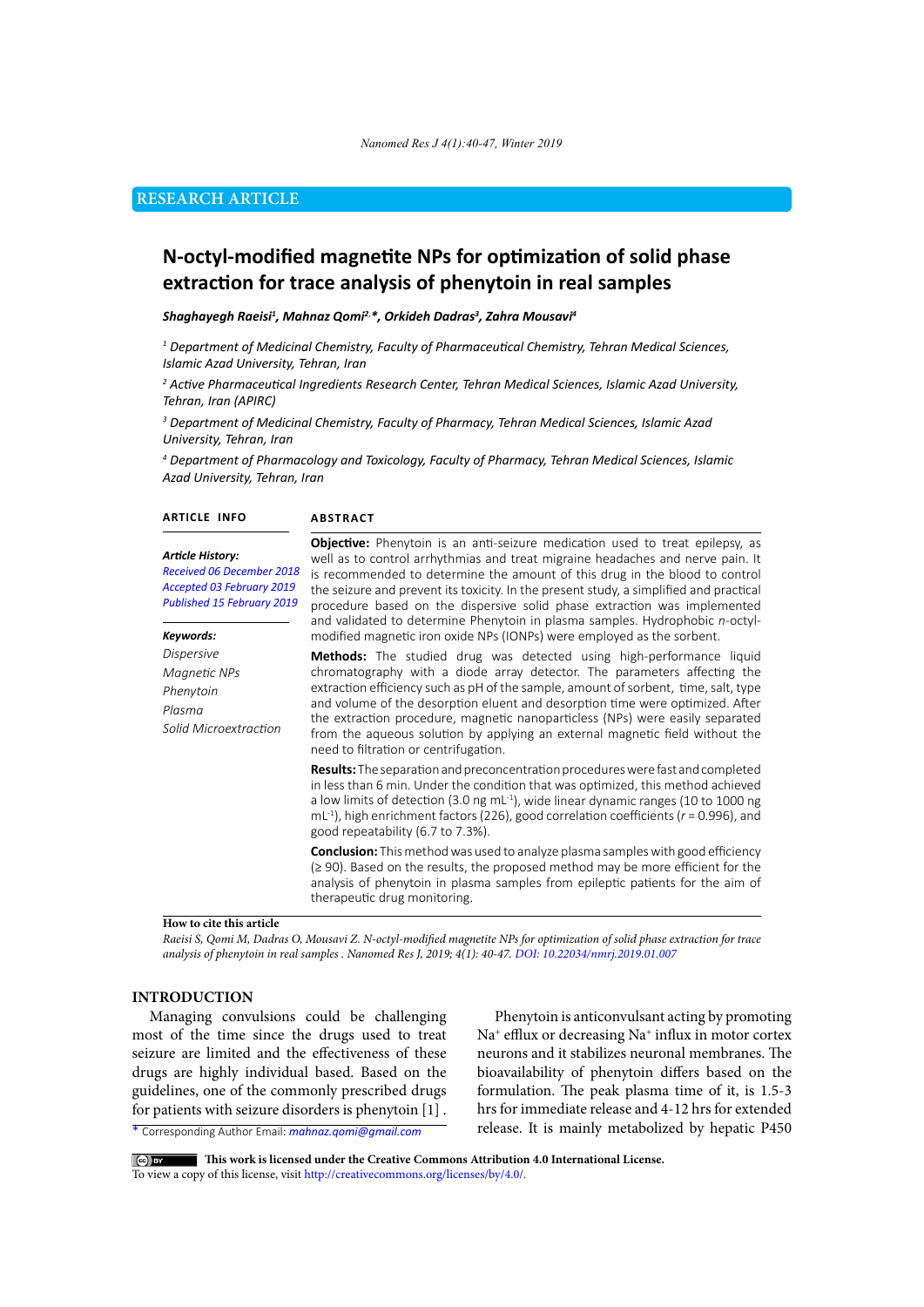enzyme and its metabolites are inactive[2].

The half-life of phenytoin, when taken orally, is 22 hrs and 10-15 hrs when administered intravenously. It is mainly excreted by urine. Pharmacogenomics has a critical role in the prediction of the severe dermatologic reactions such as toxic epidermal necrolysis and Stevens Johnsons Syndrome when taken by patients with HLA\_B\*1502[2].

There have been several analytical techniques for determination of phenytoin such as spectrophotometer[3], high performance thin layer chromatography[1], HPLC-F[4], HPLC-UV[5], HPLC-DAD [6]and mass spectrometer[7], supercritical LC[1], GC[8], fluorescence polarization immunoassay, [9] and spectrophotometer [10].

 Since sample treatment is an essential step prior to analysis, methods for preconcentration gained so much attention. Dispersive solid phase extraction is one of the trend methods for sample treatment. Therefore, in this study, phenytoin was chosen for trace analysis using n-octyl magnetic iron oxide NPs coupled with HPLC-UV[11].

The current methods for analysis of phenytoin are not as practical and simple as the proposed methods, even though they offer desirable results. The need for a more practical and efficient method for analysis of this commonly prescribed drug necessitates more investigations on analytical techniques. There proposed work has not been implemented to our best knowledge, therefore, with the aim of individualization of treatment, this study has been conducted.

# **MATERIALS AND METHODS**

*Instrumentation and equipment* 

In this study, HPLC-UV was used for analysis of samples (Berlin, Germany) consisting of a 1000K-low pressure pump, a 1500K solvent-based system, a Rhodyne injection system model 7725i (Cotati, USA) with a 20 μl sampler. The detection of drugs was performed using a 2600K photodiode array detector manufactured by Knauer (Berlin, Germany).

Chrome gate software was used for collecting data and analysis. The pH measurement was carried out using the eco Testr pH meter. RLABINCO 81L magnetic stirrer was used for the preparation of NPs. A EUROSONIC4D ultrasonic bath with a frequency of 50 KHz was used to diffuse the nanoparticle produced in the analyte during the adsorption process A magnet with a magnetic field strength of 1.4 Tesla was used for magnetic separation. FT-IR device was used to ensure the correct synthesis of the prepared NPs. For microscopic imaging of the surface of the synthesized magnetic NPs, A LEO 1430VP scanning electron microscope (SEM) was used.

# *Materials*

Phenytoin and carbamazepine standard solutions (internal standard) were obtained from the Loghman Pharmaceutical Company (Tehran, Iran). Iron (III) chloride, iron (II) chloride, hydrochloric acid, ammonia, sodium hydroxide, n-octyltriectoxylan, triethylamine, and toluene were obtained from Merck (Darmstadt, Germany). HPLC grade methanol and acetonitrile were obtained from Merck (Darmstadt, Germany). Potassium dihydrogen phosphate, sodium oxalate and sodium chloride from Applichem Company (Germany). For the preparation of all solutions, deionized water was used.

#### *HPLC-UV method*

Separation was done using a  $C_{18}$  column (3µm, 150×4.6 mm). Methanol and water (0.05 M Potassium Phosphate with a pH of 6.9) with a ratio of 40 to 60 was used as mobile phase. The flow rate was set at 0.85 ml/min. The UV detector was set at 210 nm. The temperature was 30°C. Phenytoin and then carbamazepine was separated respectively.

## *Preparation of standard solution and real samples*

0.025 g standard drug was dissolved in methanol and then 25 ml deionized water was added to make a 1 mg/ml standard solution. The solution was diluted accordingly. They were stored at 4°C until analysis.

Plasma samples were collected in tubes containing EDTA and were centrifuged for a duration of 5 min at a speed of 3000 rpm after blood was taken from the patients.

### *Synthesis of magnetite NPs*

Co-precipitation technique was used to prepare the magnetic NPs. The deionized water was exposed to inert nitrogen gas for 30 minutes and later deoxidized deionized water was used to prepare iron (II) and (III) solutions. In order to prepare iron solutions, 5.2 g chloride (FeCl<sub>3</sub>.6H<sub>2</sub>O) and 2 g ferrochloric acid  $(FeCl<sub>2</sub>.4H<sub>2</sub>O)$  were dissolved with 0.85 ml of hydrochloric acid 37% in 25 ml of deoxygenated water. Then, 250 ml of 1.5 M sodium hydroxide solution was added to a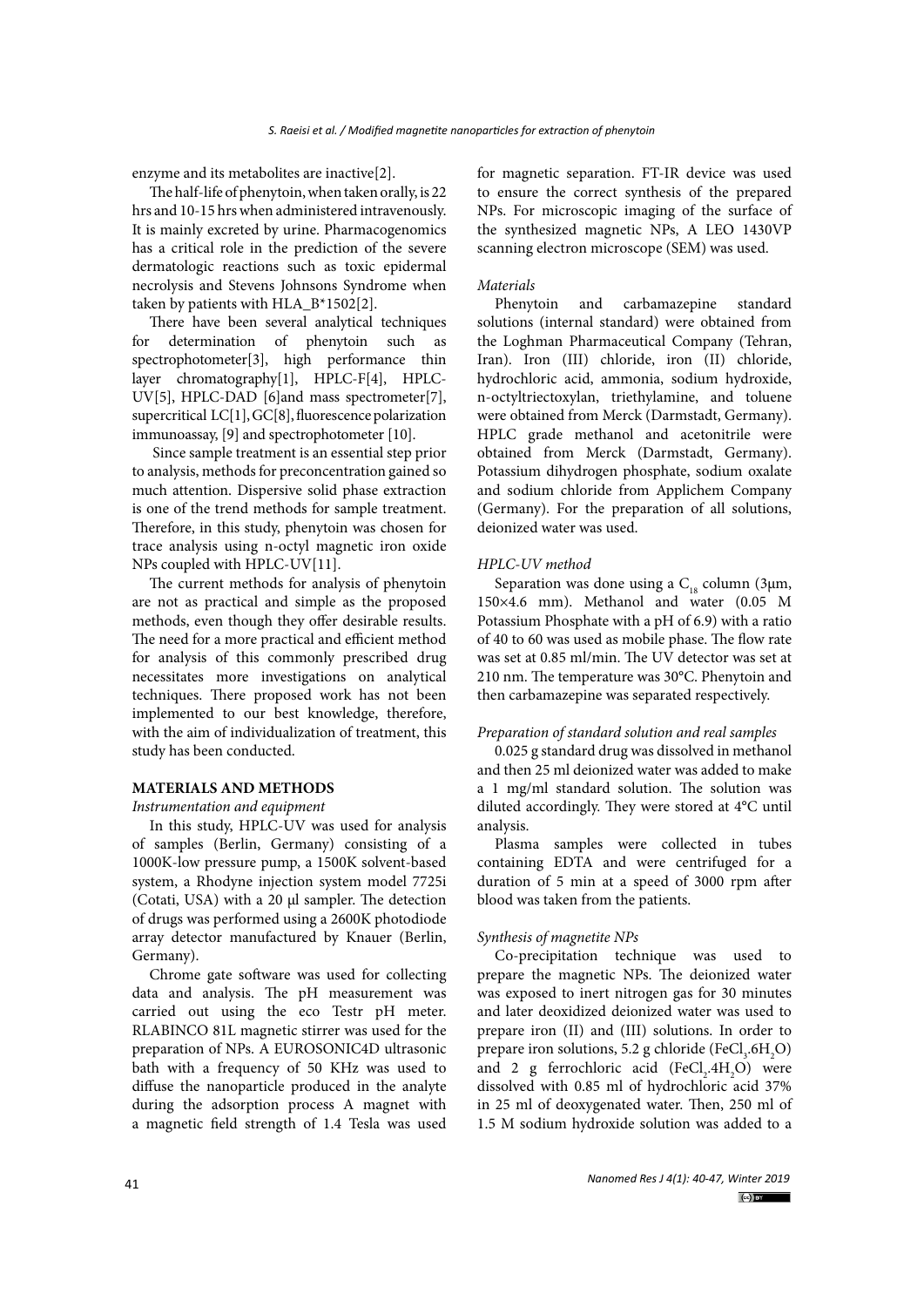special nanoparticle beaker. The solution of iron (II) and (III) were being added to the container at a constant temperature of 70 ° C while nitrogen gas was blown into the container. The solution was added to the beaker while being stirred at a speed of 1000 rpm to synthesize magnetite NPs under these conditions.. Nitrogen gas flow and mixing were kept constant for 30 min. Then, by applying a strong external magnetic field, the synthesized NPs were separated from the aqueous phase and placed in the bottom of the beaker, and the solution was removed. Finally, the synthesized NPs were washed several times with distilled water until the pH was 7 [12].

# *Method for the Preparation of modified Magnetic NPs*

To prepare n-octyl modified iron oxide NPs, 2 g dried magnetic iron oxide NPs were added to 5 g n-octyltriethoxysilane, 0.1 mL of triethylamine and 25 mL of toluene for 10 minutes and they were stirred under nitrogen gas flow. The mixture was refluxed for 24 hours with intense agitation in nitrogen. Then-octyl modified magnesium oxide NPs were collected by an external magnetic field, washed with toluene and then methanol and dried in a vacuum chamber at room temperature[13].

#### *Extraction process using n-octyl iron NPs*

For extraction, 0.20 g NPs were added into 50 ml phosphate buffer (pH=11) containing phenytoin (50 ng/ ml) and carbamazepine. The resulting mixture was placed in the ultrasonic bath at room temperature. Upon the completion of the extraction process by placing the beaker on the magnet, the adsorbent was separated from the

solution in less than 1 min. After removing the supernatant, the adsorbent was transferred to a conical glass tube (special containers for dispersive liquid-liquid extraction method) to complete the final steps of separation. Finally, the extracted drugs were washed with an appropriate amount of detergent from the surface of the adsorbent and 20 μL of the final solution was injected to HPLC-UV for analysis.

# **RESULTS AND DISCUSSION**

# *Spectra and morphology*

*SEM images*

The synthesized NPs have roughly spherical shapes and a porous structure with a mean diameter of 50 nm (as in Fig. 1). Due to high surface area and energy and high magnetism, these particles tend to accumulate to form larger particles. As can be seen in this SEM image, a dense layer of octyl groups is visible on magnetite NPs.

#### *FT-IR analysis of the nanostructures*

FT-IR technique was also used to confirm the structure of synthesized magnetite NPs. FT-IR spectra of magnetite NPs, as well as FT-IR spectrum of modified magnetite NPs, are shown in (Fig. 2). In the infrared spectrum of the magnetite NPs, the absorption band of 536 cm-1 is related to the Fe-O tensile vibration and the absorption band 3370 cm-1 is associated with the O-H bond vibrations [14].

During the modification of the surface of the NPs with n-octyl groups, hydroxyl groups reacted on the surface of the NPs with the n-octyl-tri-ethoxysilane group and led to the addition of n-octyl groups on the surface of magnetic iron oxide NPs. Modified NPs showed additional absorbance bands at 2922,



Fig. 1. SEM images of magentic nano structures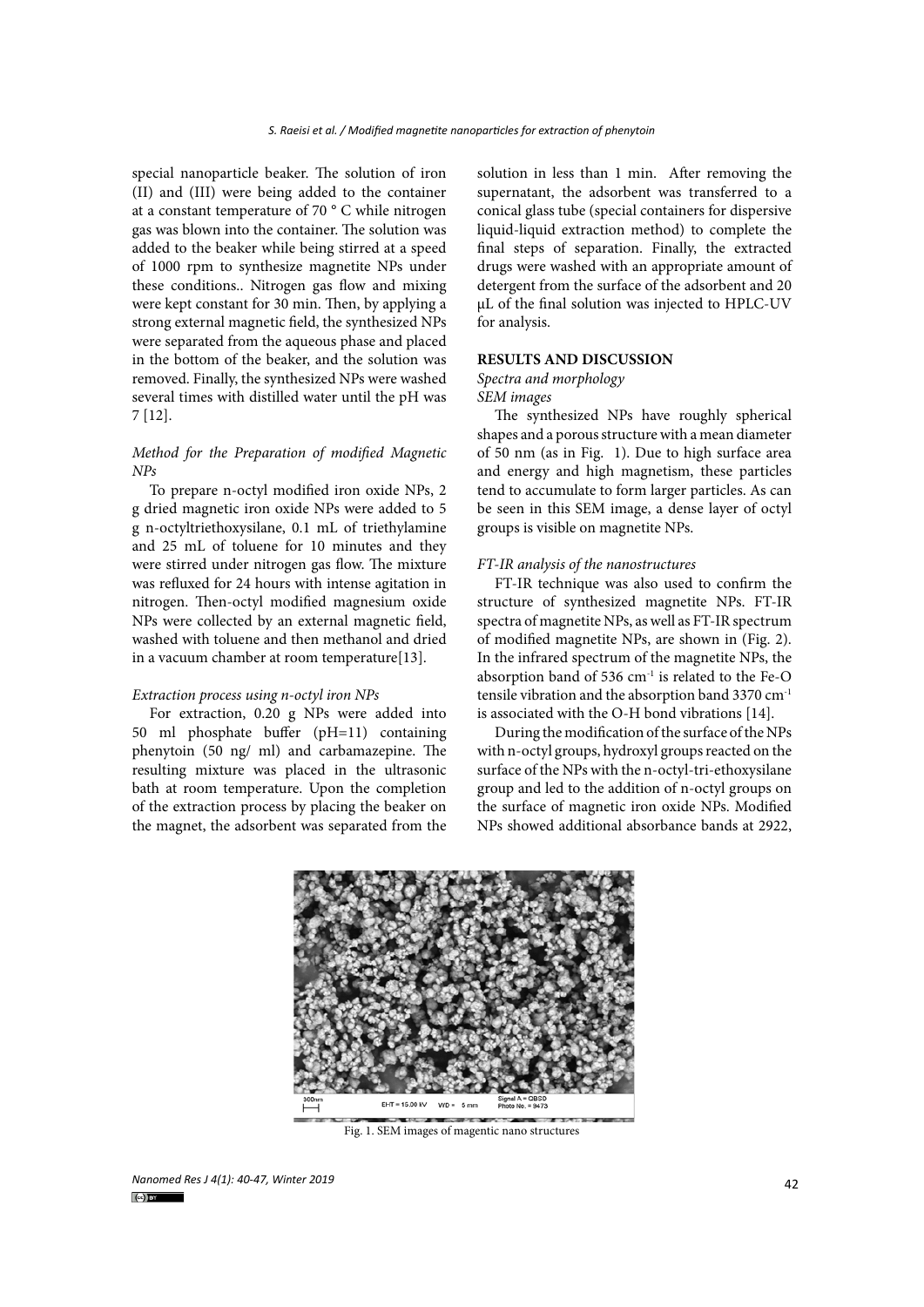2852, 1445 and 981  $cm<sup>-1</sup>$  compared to unmodified NPs. Bands with the length of 2922/2852 and 1445 cm-1, respectively, are attributed to the tensile and flexural vibrations of C-H, indicating the presence of hydrocarbon chains on NPs. The absorption band at  $981 \text{ cm}^{-1}$  indicates the presence of the Si-O bond, while the absorption band 1615 cm -1 indicates the vibration of water molecules in the n-octyl modified magnesium oxide NPs[15].

# *Optimization of magnetic solid phase extraction method for measuring phenytoin from aqueous samples using n-octyl-modified magnetite NPs Optimization of pH*

pH range of 5 to 11 was chosen to investigate the effect of pH on the extraction of phenytoin. Since phenytoin is a weakly basic drug with a pKa of 8.4, therefore, the range mentioned was applied to determine the optimum pH. For phenytoin to be in molecular form and for optimum extraction, it was necessary to choose an alkaline pH for the solution. Based on the results, the maximum extraction efficiency was achieved at pH=11. Therefore it was chosen for subsequent steps of the procedure.

## *Effect of extraction time*

The extraction efficiency is mostly dependant on the mass transfer of the analyte from the sample solution to the surface of the adsorbent. In this study, an extraction time was investigated within 3 -15 min range. At a pH of 11 and phenytoin concentration of 50 ng  $ml^{-1}$ , the optimum time was 5 min. As the duration of the extraction process increases more than 5 min, no significant difference can be seen based on the area obtained after HPLC-UV analysis (Sup. 2).

#### *Optimization of adsorbent*

The amount of adsorbent used is one of the important factors to be optimized since it determines the capacity of adsorption of the drug, therefore the concentration of the final analyte to be injected to HPLC-Uv for analysis. In order to determine the optimum amount of adsorbent, a range of 10-40 mg magnetic  $Fe<sub>3</sub>O<sub>4</sub>$  NPs was applied. The extraction efficiency increases as the number of adsorbents increase from 10 to 20 mg. Using NPs of more than 20 mg does not offer any desirable results. Therefore, 20 mg was chosen as the optimum amount of adsorbent for subsequent steps.

### *Optimization of the volume of the water phase*

Increased donor phase volume increases the total mass of analytes available to be extracted. Moreover, it results in increased extraction efficiency. Therefore, different volumes of 25 to 100 ml were assessed with a constant concentration of 50 ng/ml. at a range of 25 to 50 ml, an increase in volume leads to better extraction efficiency but at greater volumes than 50 ml, the extraction efficiency decreases. Therefore, the following experiments were done using 50 ml donor solution.

In order to analyze the ionic effect, 0 to 10% w/v sodium chloride was added to the donor solution. Based on the results, increased salt addition leads to a decrease in extraction efficiency. Therefore, no salt was added for real sample analysis.

#### *Desorption*

After optimization of the extraction procedure, the effect of different types of solvent was analyzed for desorption. Methanol, ethanol, acetone, and acetonitrile were used for this purpose. Based on the



**Figure 2. FT-IR spectra of magnetic nano particles (Black line) and magnetic nano particles**  Fig. 2. FT-IR spectra of magnetic nano particles (Black line) and magnetic nano particles modified with n-Octyl (red line)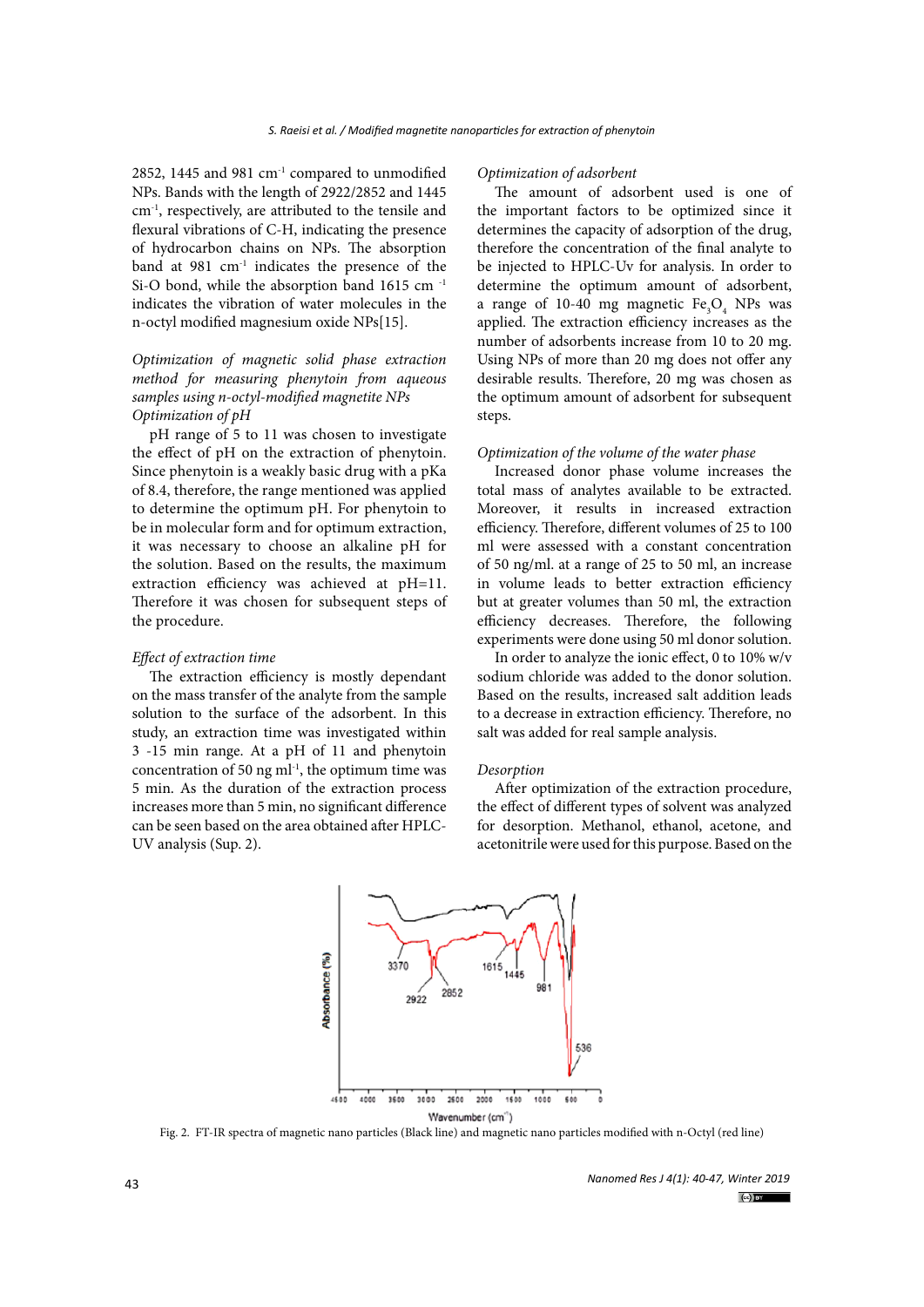| Table 1. Figures of merit for Phenytoin analysis using modified |
|-----------------------------------------------------------------|
| magnetic nanoparticles coupled with HPLC-UV                     |

| Preconcentration<br>Factor | LOD<br>$(ng \text{ mL}^{-1})$ | Linearity range<br>$(ng \text{ mL}^{-1})$ | $\mathbb{R}^2$ |
|----------------------------|-------------------------------|-------------------------------------------|----------------|
| 226                        |                               | 10-1000                                   | 0.996          |
|                            |                               |                                           |                |

results, methanol offered better results than other solvents. Moreover, the duration of desorption and volume of solvent were analyzed at ranges between 0.5 to 10 min and 50 to 500 µL, respectively. Based on the results, 100 µL solvent can be used at less than 1 min for the desorption process.

## *Figures of merit*

Under optimum conditions, phenytoin was preconcentrated successfully. The preconcentration factor was 226 and based on the calibration curve plotted, it offered good linearity (10-1000 ng/ml) with a correlation coefficient of 0.996 (Table 1). The limit of detection (LOD) was 3 ng/ml and the recovery of phenytoin with RSDs can be seen in (Table 2). As can be seen, the maximum recovery it offers is 94% with an inter-day and intra-day relative standard deviation (RSD) of 6.7 and 8.2 %, respectively.

#### *Real sample analysis*

3 plasma samples from 3 volunteer patients were taken. After implementation of the technique, the mean concentration of the drug in patients

were 10.44±0.92 ng/ml (as in Table 3). The magnetic nanoparticles coupled with HPLC-UV chromatograms in (Fig. 3) shows the efficiency of this method for the analysis of phenytoin in plasma samples. Comparison of outcomes of modified and unmodified magnetic NPs can be seen in (Table 4). As it is shown, the extraction efficiency is higher with modified NPs than conventional ones.

> Compared to the other methods presented in (Table 5), magnetic iron oxide NPs functionalized with n-octyl is easier to set up, cost-effective and there is no need to centrifugation and other expensive instruments. The applicable nature of this method makes it a better option for trace analysis of drugs, especially phenytoin.

> Solidified floating organic drop microextraction (SFO) had offered a better limit of detection compared to the other methods in the literature. The linearity range for dispersive liquid-liquid microextraction (DLLME) was approximately the same with the present method, which offers a wide range compared to the other methods. DLLME, SFO, and MNPs-dSPE have been successfully applied to plasma samples and the results show a significant difference between the other method presented in (Table 5). Therefore, these three methods may be superior to another method when LOD and linearity range is compared.

> Due to acute toxicity reports[16] and a wide range of drug-drug interations[17] with phenytoin, especially in critical patients, the plasma analysis of patients is essential. This is the reason why most extraction methods are focused on determining

Table 2. recovery and repeatablity of the experiments for trace determination of phenytoin in plasma samples Table 2. recovery and repeatablity of the experiments for trace determination of phenytoin in plasma samples

| $RSD\%$<br>$(n=3)$ | RSD%<br>$(n=6)$ | Extraction<br>recovery $(\% )$ | Amount of drug<br>recovered (ng $mL^{-1}$ ) | Amount of drug<br>added ( $ng \text{ mL}^{-1}$ ) |
|--------------------|-----------------|--------------------------------|---------------------------------------------|--------------------------------------------------|
| 9.3                |                 |                                |                                             |                                                  |
| 8.5                | 70              |                                |                                             | 100                                              |
| ິ                  |                 | 94                             |                                             | 500                                              |

Table 3. Real sample analysis: the concentration of pheynitoin in plasma samples taken from patients treated with phenytoin

| Sample    | Concentration of phenytoin<br>$(ng \text{ mL}^{-1})$ | Mean concentration<br>$(ng \text{ mL}^{-1})$ |  |  |
|-----------|------------------------------------------------------|----------------------------------------------|--|--|
| Patient a | 9.86                                                 |                                              |  |  |
| Patient h | 11.32                                                | $10.44\pm0.92$                               |  |  |
| Patient c | 10.14                                                |                                              |  |  |

Table 4. the compaiosn between the modified and unmodified adsorbants. Table 4. the compaiosn between the modified and unmodified adsorbants.

| Parameters                     | Unmodified adsobent | Modified adsorbant with octyl |  |
|--------------------------------|---------------------|-------------------------------|--|
| $LOD($ ng m $L^{-1}$ )         | 4.3                 | 3.0                           |  |
| Preconcentration factor        | 161                 | 226                           |  |
| The calibration curve equation | $y=0.0165c+1.487$   | $v=0.0217$ c+1.209            |  |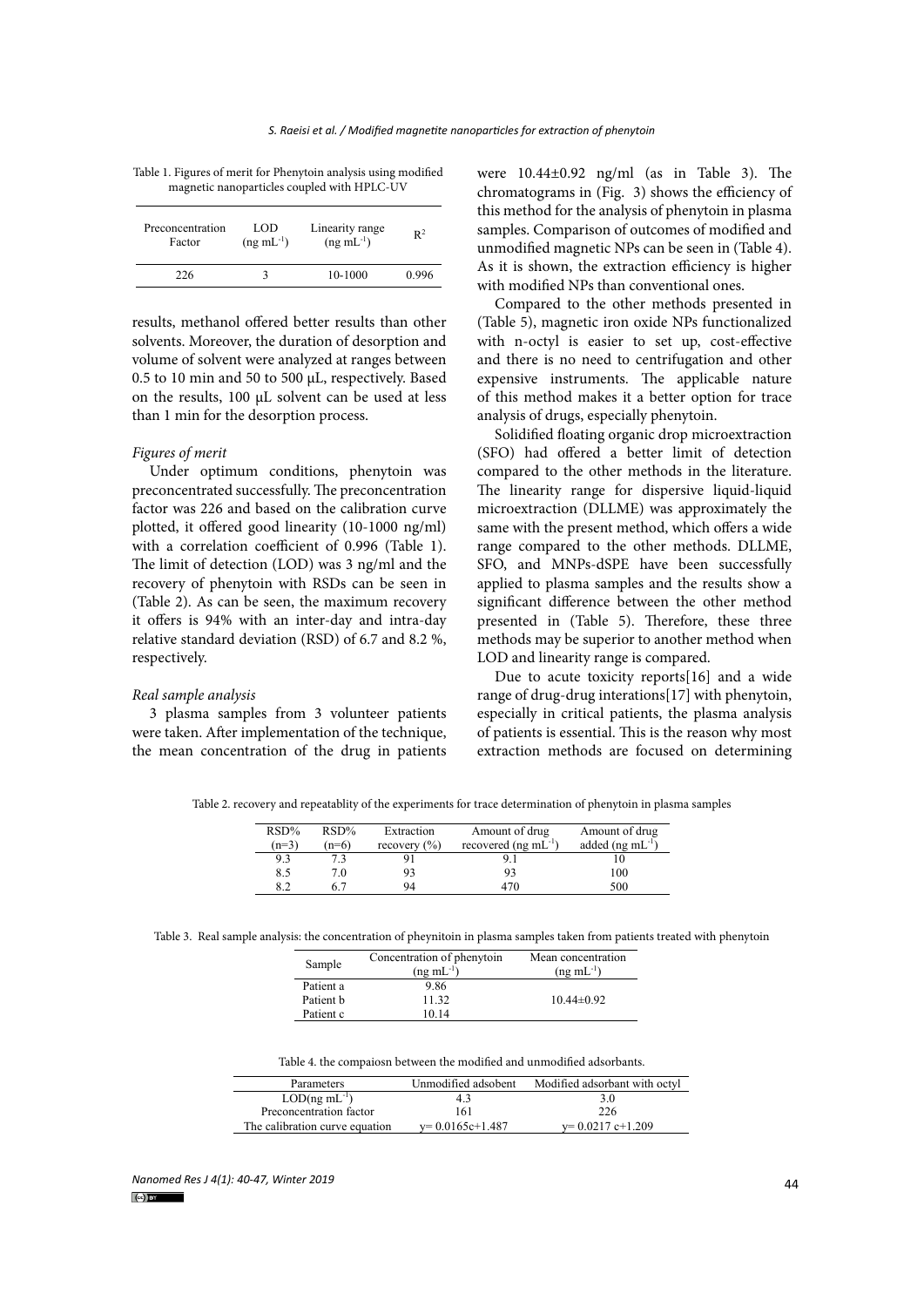#### *S. Raeisi et al. / Modified magnetite nanoparticles for extraction of phenytoin*

| Extraction method                                       | Intrument      | Sample | Linearity range<br>$(ng \, mL^{-1})$ | LOD<br>$(ng \text{ mL}^{-1})$ | reference |
|---------------------------------------------------------|----------------|--------|--------------------------------------|-------------------------------|-----------|
| <b>SFO</b>                                              | <b>HPLC</b>    | Plasma | $1 - 200$                            | 0.3                           |           |
| <b>MEPS</b>                                             | HPLC-DAD       | Plasma | 300-30000                            | 50                            |           |
| <b>DLLME</b>                                            | <b>HPLC-UV</b> | Urine  | 5-1000                               | 1.63                          |           |
| DLLME-SFO                                               | <b>HPLC</b>    | Water  | $2 - 400$                            | 0.65                          |           |
| SPE.                                                    | HPLC-DAD       | Urine  | 750-25000                            | 80                            |           |
| <b>MISPE</b>                                            | HPLC           | Plasma | 2500-40000                           | 800                           |           |
| MNPs-dSPE                                               | HPLC-DAD       | Plasma | 10-1000                              |                               |           |
| 'SFO (solidified floating organic drop microextraction) |                |        |                                      |                               |           |
| MEPS (microextraction by packed syringe)                |                |        |                                      |                               |           |
| DLLME (dispersive liquid-liquid microextraction         |                |        |                                      |                               |           |

Table 5. comparison of the proposed method with other techniques in related studies Table 5. comparison of the proposed method with other techniques in related studies

SPE (solid phase extraction)

MISPE (Molucularly imprinted solid phase extraction) MNPs-dSPE (Magnetic nanoparticles based dispersive solid phasr extraction)



Fig. 3. Chromatograms obtained from HPLC-UV

(A) Drug-free plasma sample (b) Plasma sample spiked with standard solution of 50 ng / ml phenytoin and 50 ng / ml carbamazepine as internal stansubjected to the proposed extraction procedure. dard solution (c) Plasma sample donated by a volenteer patients being treated with phenytoin and 50 ng / ml standard carbamazepine. All samples were

*Nanomed Res J 4(1): 40-47, Winter 2019*  $(c)$  by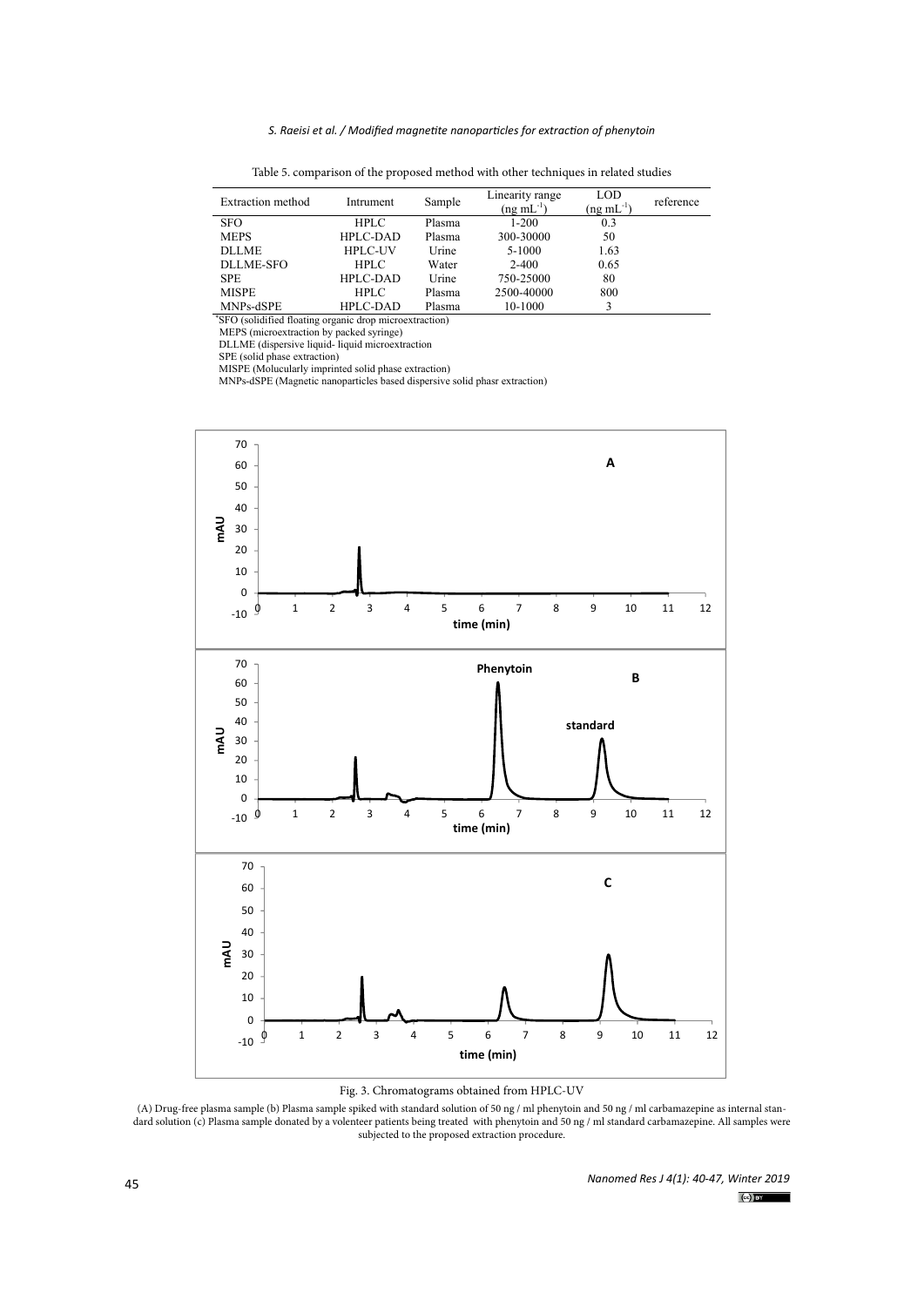

 non-modified adsotbant and the line shows the concentration of the analyte after the modification of the adsorbant using n-Octyl Fig. 4. Chromatograms obtained from HPLC-UV after analysis of 50ng/ ml standard solution. The dotted lines indicates the

this drug at trace levels and with great precision in Fharmacokinetics and bioavailabil dotted in the non-model and the non-model and the concentration of the concentration of the concentration of the concentration of the analyte of the analyte of the analyte of the analyte of the analyte of the analyte of th plasma or urine samples for both pharmacokinetic profiling and investigational studies. Hence, the proposed method can be easily applied on a daily basis for better treatment of patients and trace analysis of wastewater for safer environment.

# **CONCLUSION**

Phenytoin, a commonly used anticonvulsant drug, was successfully preconcentrated using modified magnetic NPs as an adsorbent. Compared to centrifugation and other techniques, this method offers more applicability and simplicity. Phenytoin trace amounts were detected in Human plasma and water using this cost-effective technique. It can be concluded that this presented research could be an effective candidate for sample treatment prior to analysis at different setting such as hospitals, investigational labs, forensics, and pharmaceutical industries. Moreover, the results of this research could be used to individualize the dose for each patient to reduce the side effects and drug interactions, which is the main concern when dealing with phenytoin.

#### **CONFLICTS OF INTEREST**

The authors declare that there are no conflicts of interest regarding the publication of this manuscript.

### **REFERENCES**

- 1. [Patil ST, Bhoir IC, Sundaresan M. Supercritical fluid](http://dx.doi.org/10.1016/s0003-2670(98)00820-4)  [chromatographic method using phenyl packed column for](http://dx.doi.org/10.1016/s0003-2670(98)00820-4)  [determination of phenobarbitone and phenytoin sodium in](http://dx.doi.org/10.1016/s0003-2670(98)00820-4)  [dosage form. Analytica Chimica Acta. 1999;384\(2\):143-50.](http://dx.doi.org/10.1016/s0003-2670(98)00820-4)
- 2. [Gugler R, Manion CV, Azarnoff DL. Phenytoin:](http://dx.doi.org/10.1002/cpt1976192135)

[Pharmacokinetics and bioavailability. Clinical](http://dx.doi.org/10.1002/cpt1976192135)

- 3. [Al-Bayati YK, Karabat RR. Potentiometric Study of Phenytoin](http://dx.doi.org/10.22401/jnus.18.1.11) [– PVC Membrane Electrodes for Determination of](http://dx.doi.org/10.22401/jnus.18.1.11) [Phenytoin in pharmaceutical preparations. Journal of Al-](http://dx.doi.org/10.22401/jnus.18.1.11)[Nahrain University-Science. 2015;18\(1\):79-87.](http://dx.doi.org/10.22401/jnus.18.1.11)
- 4. [Hara S, Hagiwara J, Fukuzawa M, Ono N, Kuroda T.](http://dx.doi.org/10.2116/analsci.15.371) [Determination of Phenytoin and Its Major Metabolites](http://dx.doi.org/10.2116/analsci.15.371) [in Human Serum by High-Performance Liquid](http://dx.doi.org/10.2116/analsci.15.371) [Chromatography with Fluorescence Detection. Analytical](http://dx.doi.org/10.2116/analsci.15.371) [Sciences. 1999;15\(4\):371-5.](http://dx.doi.org/10.2116/analsci.15.371)
- 5. [Shimoyama R, Ohkubo T, Sugawara K, Ogasawara T, Ozaki](http://dx.doi.org/10.1016/s0731-7085(97)00277-x) [T, Kagiya A, et al. Monitoring of phenytoin in human](http://dx.doi.org/10.1016/s0731-7085(97)00277-x) [breast milk, maternal plasma and cord blood plasma by](http://dx.doi.org/10.1016/s0731-7085(97)00277-x) [solid-phase extraction and liquid chromatography. Journal](http://dx.doi.org/10.1016/s0731-7085(97)00277-x) [of Pharmaceutical and Biomedical Analysis. 1998;17\(4-](http://dx.doi.org/10.1016/s0731-7085(97)00277-x) [5\):863-9.](http://dx.doi.org/10.1016/s0731-7085(97)00277-x)
- 6. [Santagati NA, Gotti R, Ronsisvalle G. Simultaneous](http://dx.doi.org/10.1002/jssc.200401942) [determination of phenytoin and dextromethorphan in](http://dx.doi.org/10.1002/jssc.200401942) [urine by solid-phase extraction and HPLC-DAD. Journal of](http://dx.doi.org/10.1002/jssc.200401942) [Separation Science. 2005;28\(11\):1157-62.](http://dx.doi.org/10.1002/jssc.200401942)
- 7. [Meyler M, Kelly MT, Smyth MR. New method for the](http://dx.doi.org/10.1007/bf02263831) [determination of four antiepileptic drugs in human](http://dx.doi.org/10.1007/bf02263831) [plasma by high performance liquid chromatography.](http://dx.doi.org/10.1007/bf02263831) [Chromatographia. 1993;36\(1\):27-32.](http://dx.doi.org/10.1007/bf02263831)
- 8. [Basheer C, Lee HK, Obbard JP. Determination of](http://dx.doi.org/10.1016/s0021-9673(02)00793-8) [organochlorine pesticides in seawater using liquid](http://dx.doi.org/10.1016/s0021-9673(02)00793-8)[phase hollow fibre membrane microextraction and](http://dx.doi.org/10.1016/s0021-9673(02)00793-8) [gas chromatography–mass spectrometry. Journal of](http://dx.doi.org/10.1016/s0021-9673(02)00793-8) [Chromatography A. 2002;968\(1-2\):191-9.](http://dx.doi.org/10.1016/s0021-9673(02)00793-8)
- 9. Lu-Steffes M, Pittluck GW, Jolley ME, Panas HN, Olive DL, Wang CH, et al. Fluorescence polarization immunoassay IV. Determination of phenytoin and phenobarbital in human serum and plasma. Clin Chem. 1982;28(11):2278–82.
- 10. [Rezaei Z. Simultaneous spectrophotometric determination](http://dx.doi.org/10.1016/j.talanta.2004.05.008) [of carbamazepine and phenytoin in serum by PLS regression](http://dx.doi.org/10.1016/j.talanta.2004.05.008) [and comparison with HPLC. Talanta. 2004.](http://dx.doi.org/10.1016/j.talanta.2004.05.008)
- 11. [Amoli-Diva M, Taherimaslak Z, Allahyari M, Pourghazi](http://dx.doi.org/10.1016/j.talanta.2014.11.007) [K, Manafi MH. Application of dispersive liquid–liquid](http://dx.doi.org/10.1016/j.talanta.2014.11.007) [microextraction coupled with vortex-assisted hydrophobic](http://dx.doi.org/10.1016/j.talanta.2014.11.007) [magnetic nanoparticles based solid-phase extraction for](http://dx.doi.org/10.1016/j.talanta.2014.11.007) [determination of aflatoxin M1 in milk samples by sensitive](http://dx.doi.org/10.1016/j.talanta.2014.11.007)